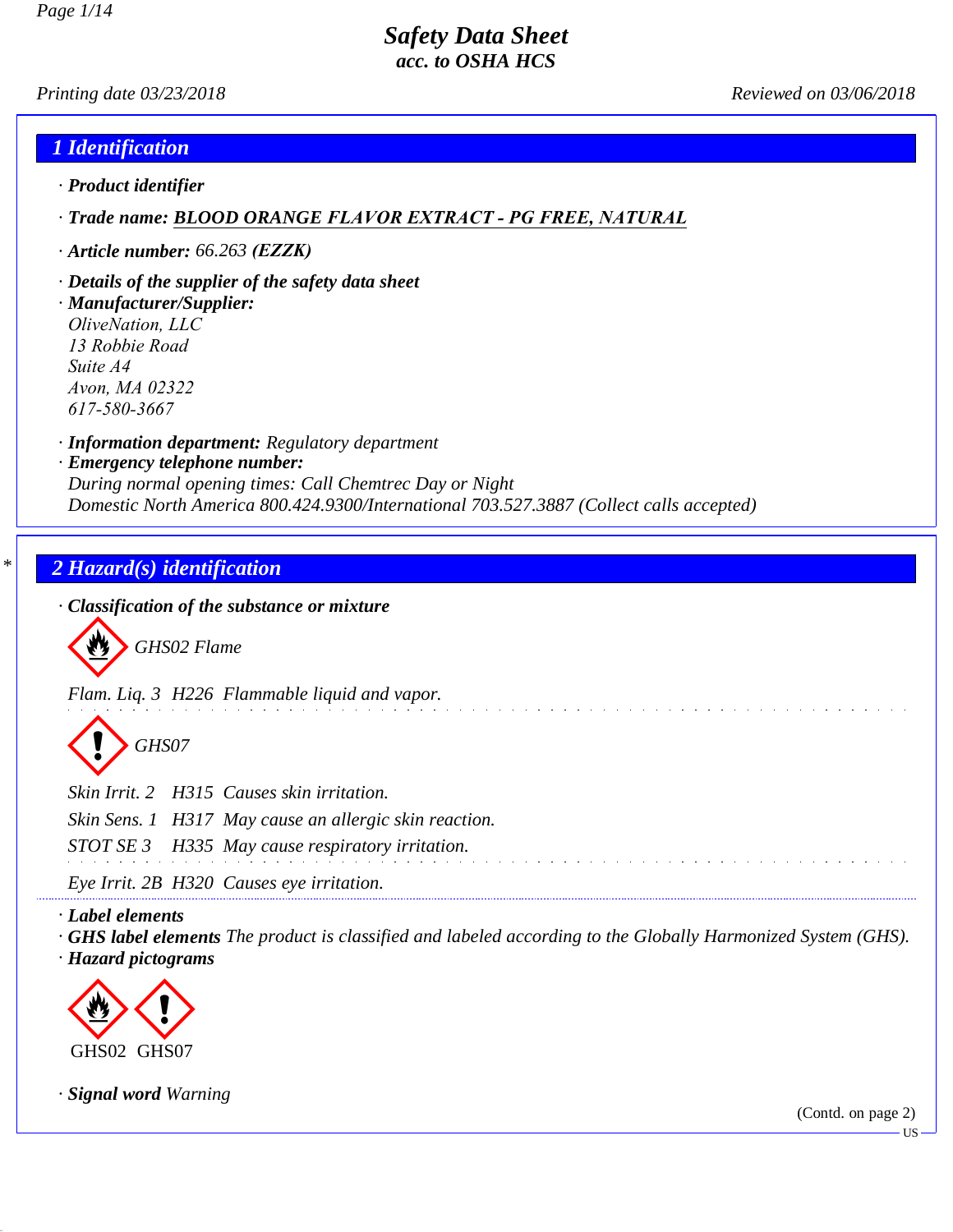*Page 2/14*

# *Safety Data Sheet acc. to OSHA HCS*

*Printing date 03/23/2018 Reviewed on 03/06/2018*

*Trade name: BLOOD ORANGE FLAVOR EXTRACT - PG FREE, NATURAL*

(Contd. of page 1)

| · Hazard-determining components of labeling:                                                                   |
|----------------------------------------------------------------------------------------------------------------|
| ethyl alcohol                                                                                                  |
| OIL GRAPEFRUIT CALIF CP                                                                                        |
| TANGERINE OIL                                                                                                  |
| <b>ORANGE OIL 5X</b>                                                                                           |
| <b>ORANGE OIL</b>                                                                                              |
| · Hazard statements                                                                                            |
| Flammable liquid and vapor.                                                                                    |
| Causes skin and eye irritation.                                                                                |
| May cause an allergic skin reaction.                                                                           |
| May cause respiratory irritation.                                                                              |
| · Precautionary statements                                                                                     |
| Keep away from heat/sparks/open flames/hot surfaces. - No smoking.                                             |
| Ground/bond container and receiving equipment.                                                                 |
| Use explosion-proof electrical/ventilating/lighting/equipment.                                                 |
| Use only non-sparking tools.                                                                                   |
| Take precautionary measures against static discharge.                                                          |
| Avoid breathing dust/fume/gas/mist/vapors/spray                                                                |
| Wash thoroughly after handling.                                                                                |
| Use only outdoors or in a well-ventilated area.                                                                |
| Contaminated work clothing must not be allowed out of the workplace.                                           |
| Wear protective gloves/protective clothing/eye protection/face protection.                                     |
| If on skin (or hair): Take off immediately all contaminated clothing. Rinse skin with water/shower.            |
| IF INHALED: Remove person to fresh air and keep comfortable for breathing.                                     |
| If in eyes: Rinse cautiously with water for several minutes. Remove contact lenses, if present and easy to do. |
| Continue rinsing.                                                                                              |
| Call a poison center/doctor if you feel unwell.                                                                |
| Specific treatment (see on this label).                                                                        |
| If skin irritation or rash occurs: Get medical advice/attention.                                               |
| If eye irritation persists: Get medical advice/attention.                                                      |
| Take off contaminated clothing and wash it before reuse.                                                       |
| Wash contaminated clothing before reuse.                                                                       |
| In case of fire: Use for extinction: CO2, powder or water spray.                                               |
| Store in a well-ventilated place. Keep container tightly closed.                                               |
| Store in a well-ventilated place. Keep cool.                                                                   |
| Store locked up.                                                                                               |
| Dispose of contents/container in accordance with local/regional/national/international regulations.            |

(Contd. on page 3)

 $-US -$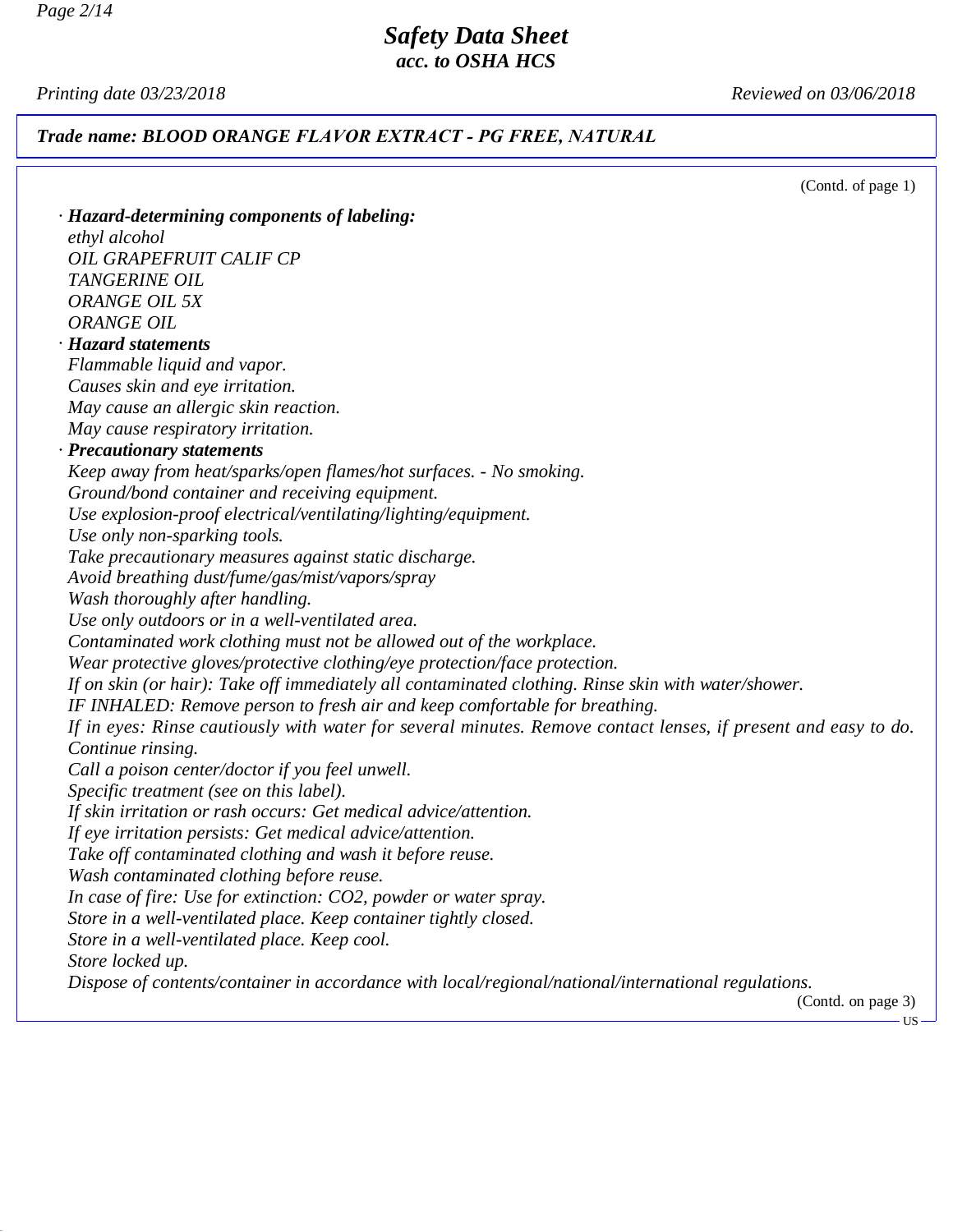*Printing date 03/23/2018 Reviewed on 03/06/2018*

*Trade name: BLOOD ORANGE FLAVOR EXTRACT - PG FREE, NATURAL*

(Contd. of page 2)

*· Classification system:*

*· NFPA ratings (scale 0 - 4)*



*· HMIS-ratings (scale 0 - 4)*

 HEALTH FIRE REACTIVITY 0 *Reactivity = 0* 1 *Health = 1* 3 *Fire = 3*

*· Other hazards*

*· Results of PBT and vPvB assessment*

*· PBT: Not applicable.*

*· vPvB: Not applicable.*

# *3 Composition/information on ingredients*

*· Chemical characterization: Mixtures*

*· Description: Mixture of the substances listed below with nonhazardous additions.*

| $\cdot$ Dangerous components: |                                                                                                              |                |  |
|-------------------------------|--------------------------------------------------------------------------------------------------------------|----------------|--|
|                               | $64-17-5$ ethyl alcohol                                                                                      | 50-100%        |  |
|                               | $\circledast$ Flam. Liq. 2, H225; $\circledast$ Skin Irrit. 2, H315; STOT SE 3, H335; Eye Irrit. 2B, H320    |                |  |
|                               | 8016-20-4 OIL GRAPEFRUIT CALIF CP                                                                            | $\geq$ 1-<2.5% |  |
|                               | $\otimes$ Flam. Liq. 3, H226; $\otimes$ Asp. Tox. 1, H304; $\otimes$ Skin Irrit. 2, H315; Skin Sens. 1, H317 |                |  |
|                               | 8016-85-1 TANGERINE OIL                                                                                      | $\geq$ 1-<2.5% |  |
|                               | Blam. Liq. 3, H226; Sap. Tox. 1, H304; Skin Irrit. 2, H315; Skin Sens. 1, H317                               |                |  |
|                               | 8028-48-6 ORANGE OIL 5X                                                                                      | $≥0.1-S1%$     |  |
|                               | Flam. Lig. 3, H226; Asp. Tox. 1, H304; $\langle \rangle$ Skin Irrit. 2, H315; Skin Sens. 1, H317             |                |  |
|                               | 8008-57-9 ORANGE OIL                                                                                         | $≥0.1-S1%$     |  |
|                               | <b>B</b> Flam. Liq. 3, H226; <b>S</b> Asp. Tox. 1, H304; $\Diamond$ Skin Irrit. 2, H315; Skin Sens. 1, H317  |                |  |

# *4 First-aid measures*

#### *· Description of first aid measures*

*· After inhalation:*

*Supply fresh air and to be sure call for a doctor.*

*In case of unconsciousness place patient stably in side position for transportation.*

*· After skin contact: Immediately wash with water and soap and rinse thoroughly.*

(Contd. on page 4)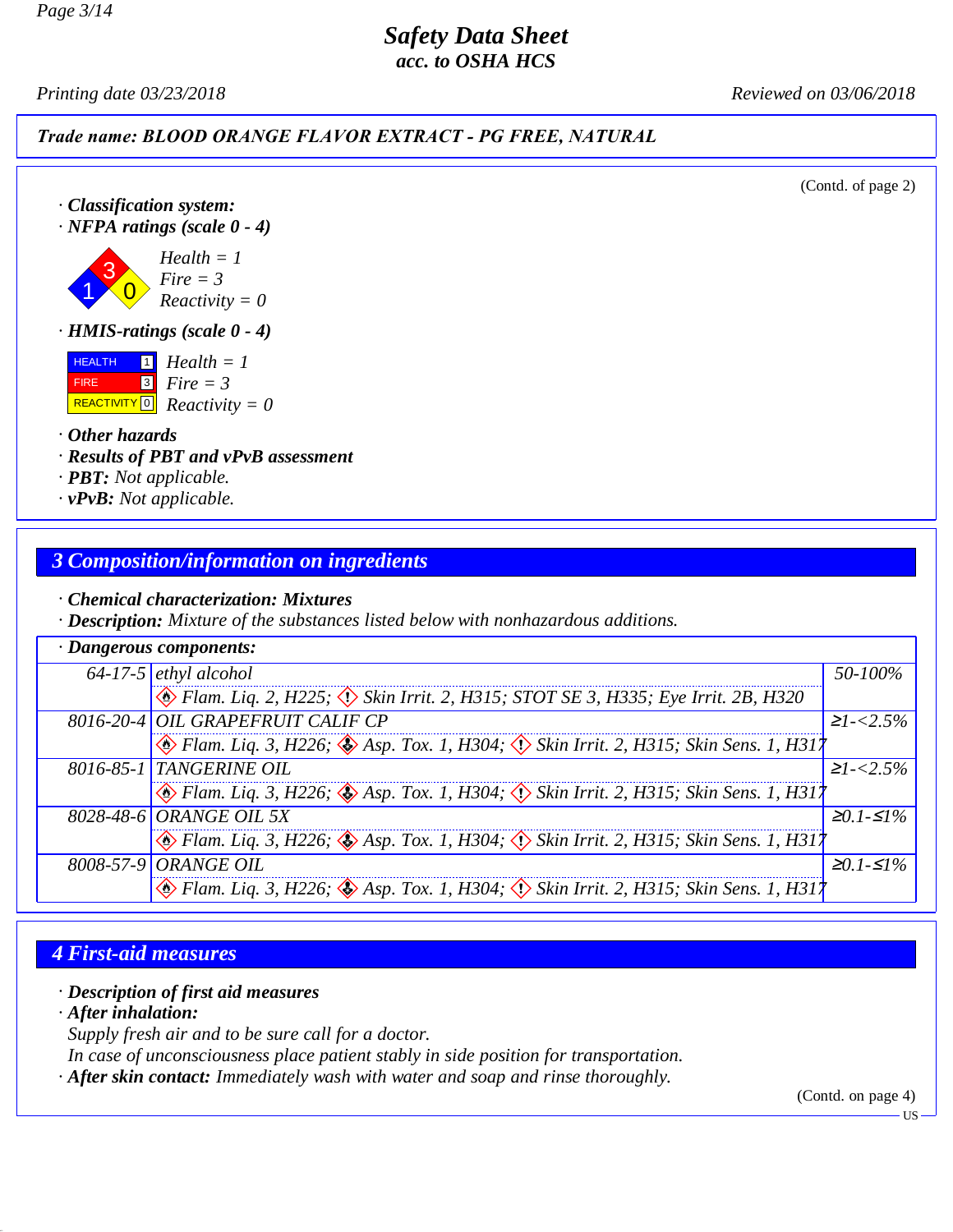*Printing date 03/23/2018 Reviewed on 03/06/2018*

#### *Trade name: BLOOD ORANGE FLAVOR EXTRACT - PG FREE, NATURAL*

(Contd. of page 3)

*· After eye contact:*

*Rinse opened eye for several minutes under running water. If symptoms persist, consult a doctor. · After swallowing: If symptoms persist consult doctor.*

*· Information for doctor:*

- *· Most important symptoms and effects, both acute and delayed No further relevant information available.*
- *· Indication of any immediate medical attention and special treatment needed*

*No further relevant information available.*

#### *5 Fire-fighting measures*

- *· Extinguishing media*
- *· Suitable extinguishing agents:*

*CO2, extinguishing powder or water spray. Fight larger fires with water spray or alcohol resistant foam.*

*· Special hazards arising from the substance or mixture No further relevant information available.*

- *· Advice for firefighters*
- *· Protective equipment: No special measures required.*

#### *6 Accidental release measures*

- *· Personal precautions, protective equipment and emergency procedures Wear protective equipment. Keep unprotected persons away.*
- *· Environmental precautions: Dilute with plenty of water. Do not allow to enter sewers/ surface or ground water.*
- *· Methods and material for containment and cleaning up:*

*Absorb with liquid-binding material (sand, diatomite, acid binders, universal binders, sawdust). Ensure adequate ventilation.*

*· Reference to other sections*

*See Section 7 for information on safe handling. See Section 8 for information on personal protection equipment. See Section 13 for disposal information.*

# *7 Handling and storage*

- *· Handling:*
- *· Precautions for safe handling No special precautions are necessary if used correctly.*
- *· Information about protection against explosions and fires:*
- *Keep ignition sources away Do not smoke.*
- *Protect against electrostatic charges.*

(Contd. on page 5)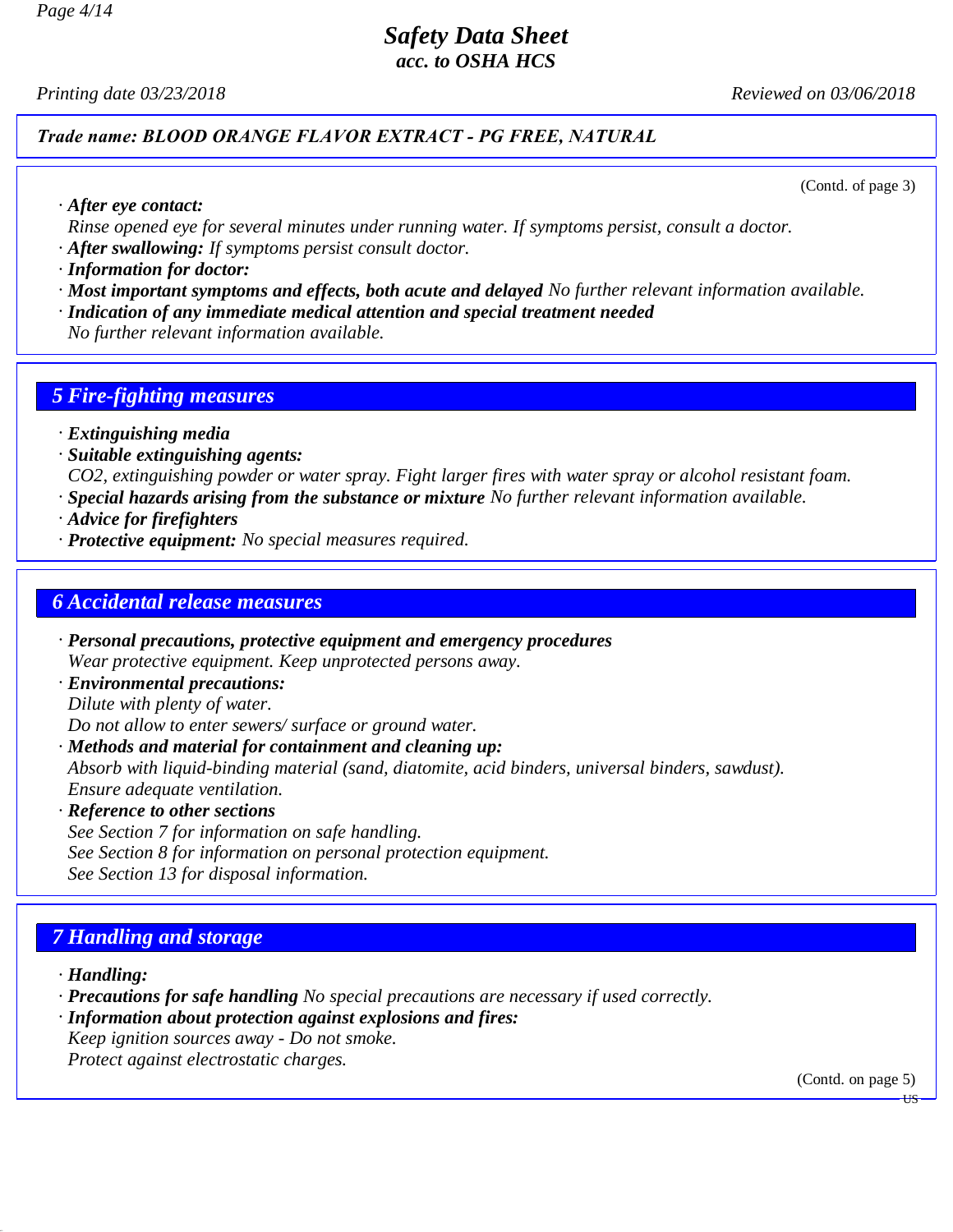# *Safety Data Sheet*

*acc. to OSHA HCS*

*Printing date 03/23/2018 Reviewed on 03/06/2018*

#### *Trade name: BLOOD ORANGE FLAVOR EXTRACT - PG FREE, NATURAL*

(Contd. of page 4)

- *· Conditions for safe storage, including any incompatibilities*
- *· Storage:*
- *· Requirements to be met by storerooms and receptacles:*

*Store in tightly sealed containers in a cool, dry place that is well ventilated. Away from heat, spark, and open flame.*

- *· Information about storage in one common storage facility: Not required.*
- *· Further information about storage conditions: Keep receptacle tightly sealed.*
- *· Specific end use(s) No further relevant information available.*

#### *8 Exposure controls/personal protection*

*· Additional information about design of technical systems: No further data; see item 7.*

- *· Control parameters*
- *· Components with limit values that require monitoring at the workplace:*

*The following constituent is the only constituent of the product which has a PEL, TLV or other recommended exposure limit.*

*At this time, the other constituents have no known exposure limits.*

#### *64-17-5 ethyl alcohol*

*PEL Long-term value: 1900 mg/m³, 1000 ppm*

*REL Long-term value: 1900 mg/m³, 1000 ppm*

*TLV Short-term value: 1880 mg/m³, 1000 ppm*

*· Additional information: The lists that were valid during the creation were used as basis.*

- *· Exposure controls*
- *· Personal protective equipment:*
- *· General protective and hygienic measures:*

*Keep away from foodstuffs, beverages and feed. Immediately remove all soiled and contaminated clothing.*

*Wash hands before breaks and at the end of work.*

*Avoid contact with the eyes.*

*Avoid contact with the eyes and skin.*

#### *· Breathing equipment:*

*In case of brief exposure or low pollution use respiratory filter device. In case of intensive or longer exposure use respiratory protective device that is independent of circulating air.*

*· Protection of hands:*



\_S *Protective gloves*

(Contd. on page 6)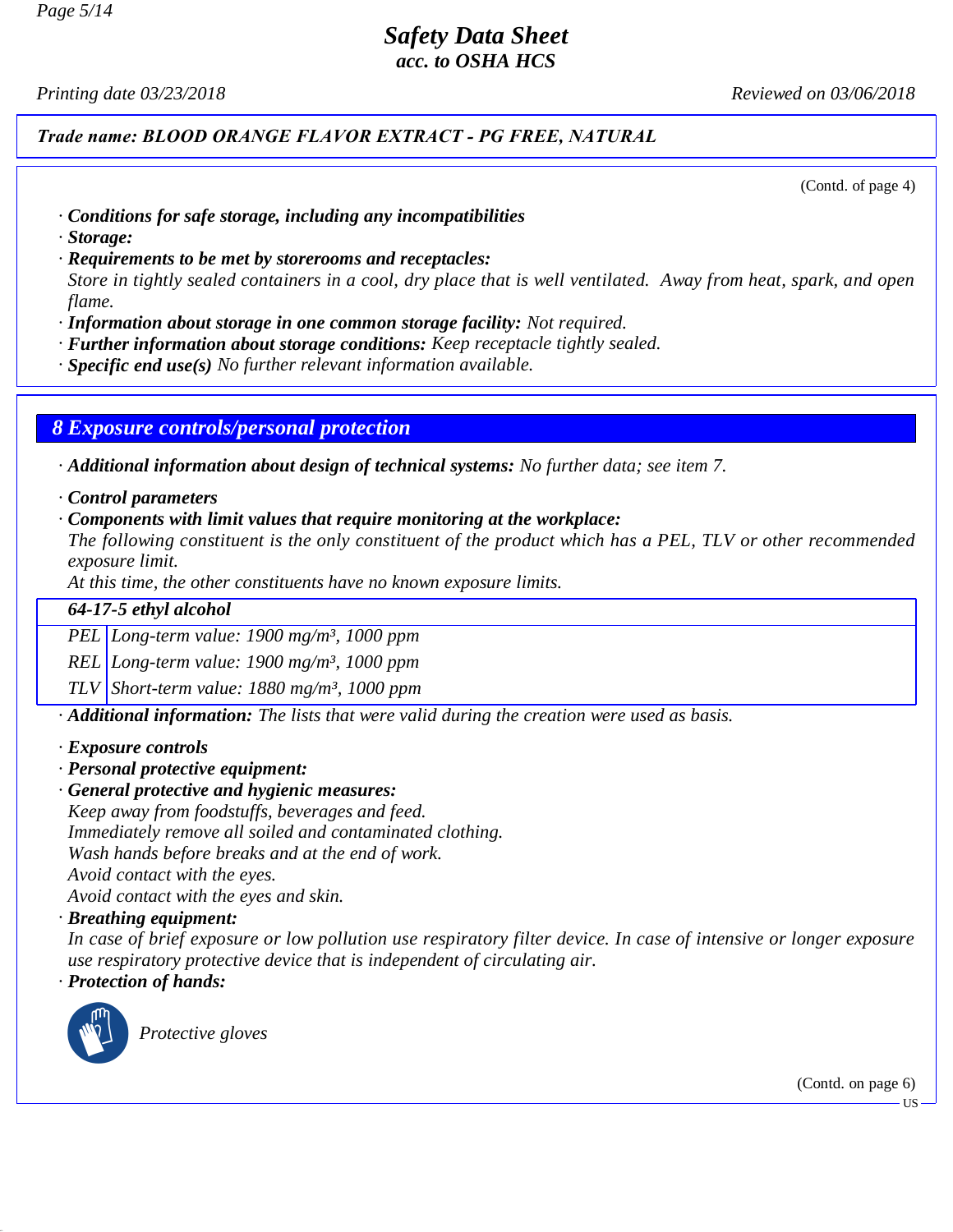*Page 6/14*

# *Safety Data Sheet*

*acc. to OSHA HCS*

*Printing date 03/23/2018 Reviewed on 03/06/2018*

*Trade name: BLOOD ORANGE FLAVOR EXTRACT - PG FREE, NATURAL*

(Contd. of page 5)

US

*The glove material has to be impermeable and resistant to the product/ the substance/ the preparation. Due to missing tests no recommendation to the glove material can be given for the product/ the preparation/ the chemical mixture.*

*Selection of the glove material on consideration of the penetration times, rates of diffusion and the degradation · Material of gloves*

*The selection of the suitable gloves does not only depend on the material, but also on further marks of quality and varies from manufacturer to manufacturer. As the product is a preparation of several substances, the resistance of the glove material can not be calculated in advance and has therefore to be checked prior to the application.*

*· Penetration time of glove material*

*The exact break through time has to be found out by the manufacturer of the protective gloves and has to be observed.*

*· Eye protection:*



\_R *Tightly sealed goggles*

| · Information on basic physical and chemical properties<br>· General Information |                                    |  |
|----------------------------------------------------------------------------------|------------------------------------|--|
| $\cdot$ Appearance:                                                              |                                    |  |
| Form:                                                                            | Fluid                              |  |
| Color:                                                                           | According to product specification |  |
| $\cdot$ Odor:                                                                    | Characteristic                     |  |
| · Odor threshold:                                                                | Not determined.                    |  |
| $\cdot$ pH-value:                                                                | Not determined.                    |  |
| $\cdot$ Change in condition                                                      |                                    |  |
| <b>Melting point/Melting range:</b>                                              | Undetermined.                      |  |
| <b>Boiling point/Boiling range:</b>                                              | Undetermined.                      |  |
| $\cdot$ Flash point:                                                             | 24.4 °C (75.9 °F)                  |  |
| · Flammability (solid, gaseous):                                                 | Not applicable.                    |  |
| $\cdot$ Ignition temperature:                                                    | 425 °C (797 °F)                    |  |
| $\cdot$ Decomposition temperature:                                               | Not determined.                    |  |
| $\cdot$ Auto igniting:                                                           | Product is not selfigniting.       |  |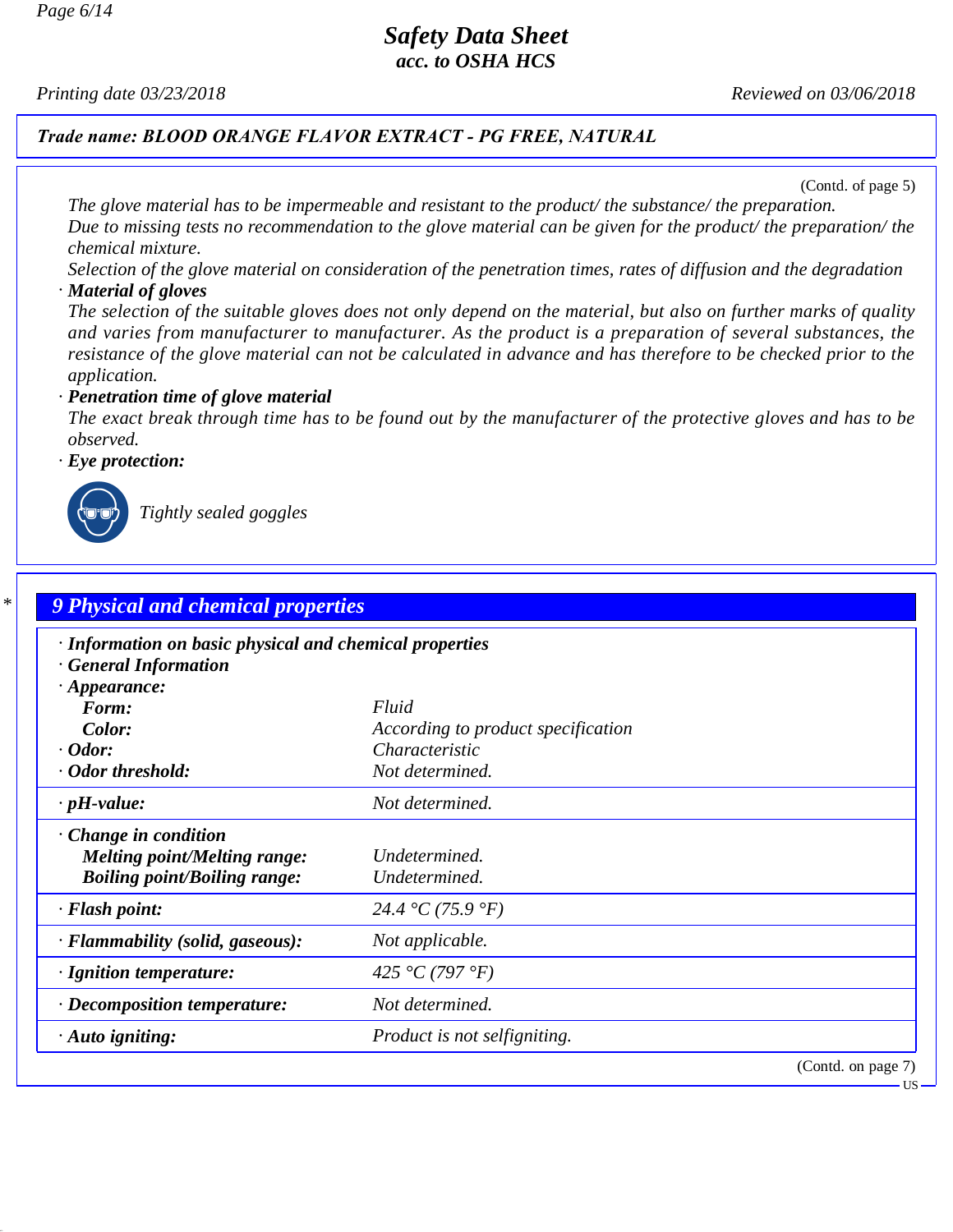*Printing date 03/23/2018 Reviewed on 03/06/2018*

#### *Trade name: BLOOD ORANGE FLAVOR EXTRACT - PG FREE, NATURAL*

|                                                                    | (Contd. of page 6)                                                                            |
|--------------------------------------------------------------------|-----------------------------------------------------------------------------------------------|
| · Danger of explosion:                                             | Product is not explosive. However, formation of explosive air/vapor<br>mixtures are possible. |
| $\cdot$ Explosion limits:                                          |                                                                                               |
| Lower:                                                             | 3.5 Vol $\%$                                                                                  |
| <b>Upper:</b>                                                      | $15$ Vol $\%$                                                                                 |
| $\cdot$ Vapor pressure at 20 $\textdegree$ C (68 $\textdegree$ F): | 59 hPa (44.3 mm Hg)                                                                           |
| $\cdot$ Density at 20 $\textdegree$ C (68 $\textdegree$ F):        | 0.89996 $g/cm^3$ (7.51017 lbs/gal)                                                            |
| $\cdot$ Relative density                                           | Not determined.                                                                               |
| · Vapor density                                                    | Not determined.                                                                               |
| $\cdot$ Evaporation rate                                           | Not determined.                                                                               |
| · Solubility in / Miscibility with                                 |                                                                                               |
| Water:                                                             | Fully miscible.                                                                               |
| · Partition coefficient (n-octanol/water): Not determined.         |                                                                                               |
| · Viscosity:                                                       |                                                                                               |
| Dynamic:                                                           | Not determined.                                                                               |
| Kinematic:                                                         | Not determined.                                                                               |
| · Solvent content:                                                 |                                                                                               |
| Organic solvents:                                                  | 57.0%                                                                                         |
| Water:                                                             | 38.5%                                                                                         |
| <b>VOC</b> content:                                                | 57.04 %                                                                                       |
|                                                                    | 513.3 $g/l / 4.28 lb/gl$                                                                      |
| <b>Solids content:</b>                                             | $0.2\%$                                                                                       |
| $\cdot$ Other information                                          | No further relevant information available.                                                    |

# *10 Stability and reactivity*

- *· Reactivity No further relevant information available.*
- *· Chemical stability*
- *· Thermal decomposition / conditions to be avoided: No decomposition if used according to specifications.*
- *· Possibility of hazardous reactions No dangerous reactions known.*
- *· Conditions to avoid No further relevant information available.*
- *· Incompatible materials: No further relevant information available.*
- *· Hazardous decomposition products: No dangerous decomposition products known.*

(Contd. on page 8)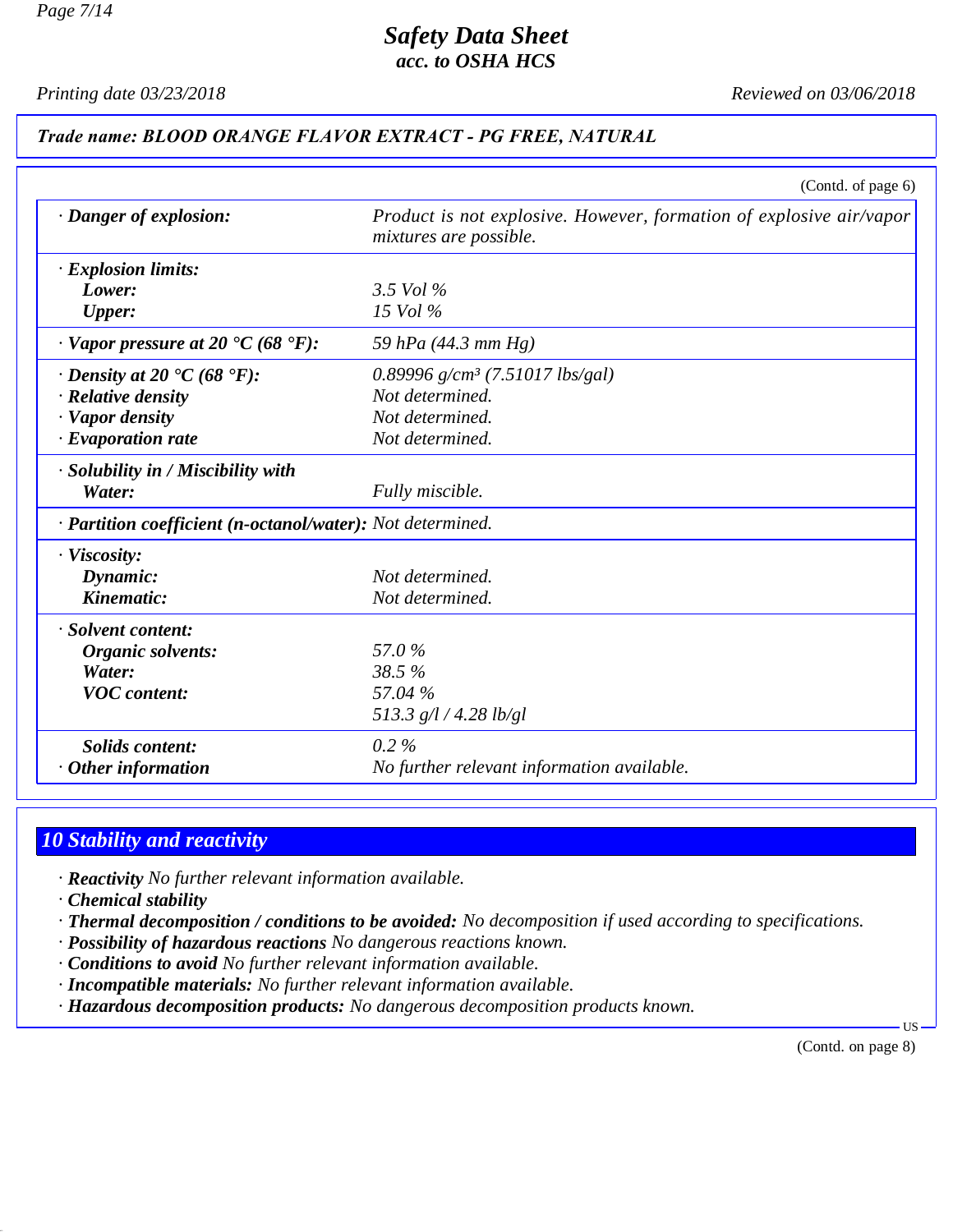*Printing date 03/23/2018 Reviewed on 03/06/2018*

# *Trade name: BLOOD ORANGE FLAVOR EXTRACT - PG FREE, NATURAL*

(Contd. of page 7)

# *11 Toxicological information*

*· Information on toxicological effects*

*· Acute toxicity:*

*· Primary irritant effect:*

*· on the skin: No irritant effect.*

- *· on the eye: Irritating effect.*
- *· Sensitization: Sensitization possible through skin contact.*
- *· Additional toxicological information:*

*The product shows the following dangers according to internally approved calculation methods for preparations:*

*Irritant*

*· Carcinogenic categories*

*· IARC (International Agency for Research on Cancer)*

*64-17-5 ethyl alcohol 1*

*· NTP (National Toxicology Program)*

*None of the ingredients is listed.*

*· OSHA-Ca (Occupational Safety & Health Administration)*

*None of the ingredients is listed.*

# *12 Ecological information*

- *· Toxicity*
- *· Aquatic toxicity: No further relevant information available.*
- *· Persistence and degradability No further relevant information available.*
- *· Behavior in environmental systems:*
- *· Bioaccumulative potential No further relevant information available.*
- *· Mobility in soil No further relevant information available.*
- *· Additional ecological information:*
- *· General notes:*

*Water hazard class 3 (Self-assessment): extremely hazardous for water*

*Do not allow product to reach ground water, water course or sewage system, even in small quantities. Danger to drinking water if even extremely small quantities leak into the ground.*

- *· Results of PBT and vPvB assessment*
- *· PBT: Not applicable.*
- *· vPvB: Not applicable.*
- *· Other adverse effects No further relevant information available.*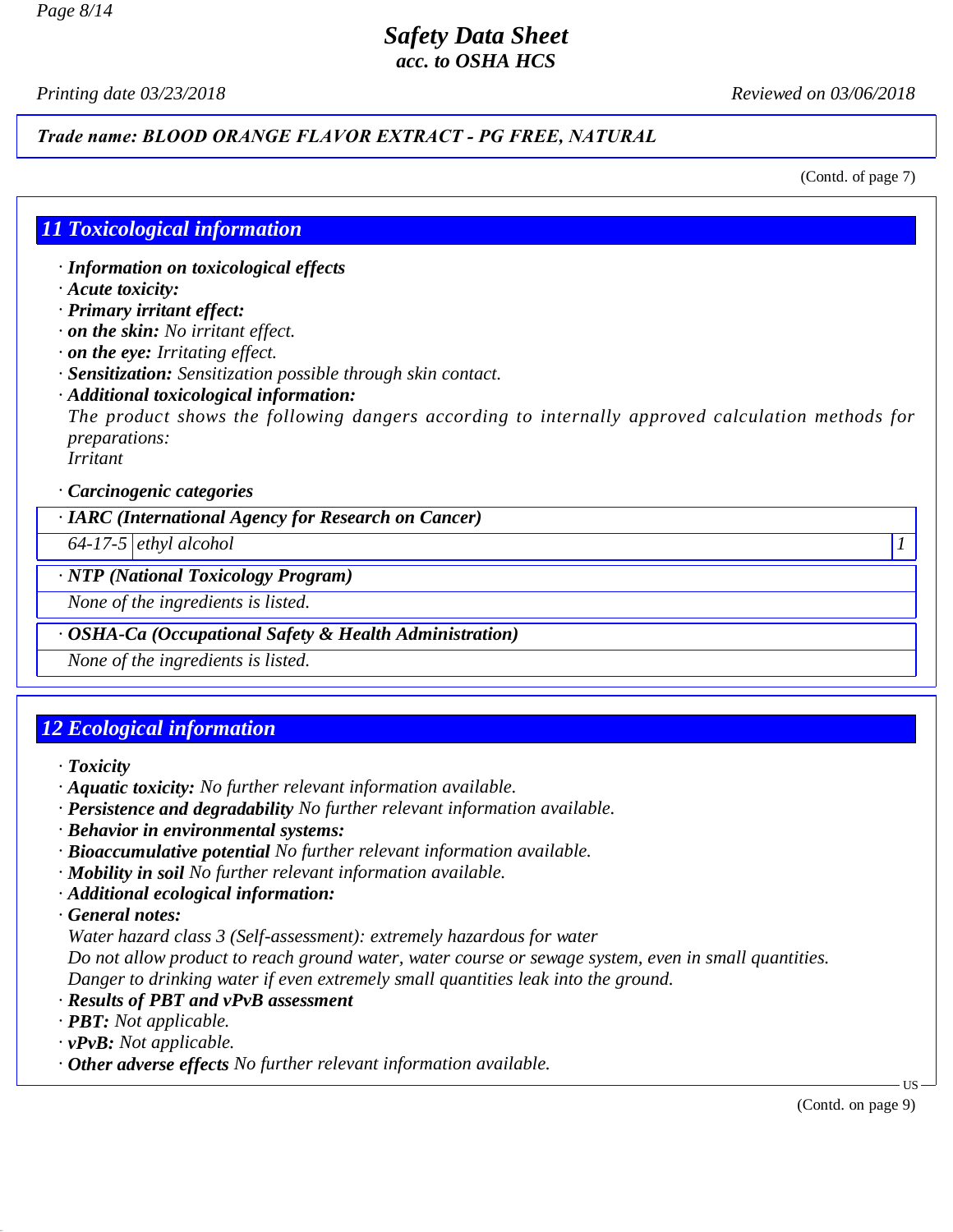*Page 9/14*

#### *Safety Data Sheet acc. to OSHA HCS*

*Printing date 03/23/2018 Reviewed on 03/06/2018*

*Trade name: BLOOD ORANGE FLAVOR EXTRACT - PG FREE, NATURAL*

(Contd. of page 8)

# *13 Disposal considerations*

- *· Waste treatment methods*
- *· Recommendation:*

*Must not be disposed of together with household garbage. Do not allow product to reach sewage system.*

- *· Uncleaned packagings:*
- *· Recommendation: Disposal must be made according to official regulations.*
- *· Recommended cleansing agent: Water, if necessary with cleansing agents.*

| <b>Transport information</b>                             |                                                                                                                           |
|----------------------------------------------------------|---------------------------------------------------------------------------------------------------------------------------|
| $\cdot$ UN-Number<br>· DOT, IMDG, IATA                   | <i>UN1197</i>                                                                                                             |
| · UN proper shipping name<br>$\cdot$ DOT<br>$\cdot$ IMDG | Extracts, flavoring, liquid<br>EXTRACTS, FLAVOURING, LIQUID (OIL GRAPEFRUIT CALIF<br>CP, TANGERINE OIL), MARINE POLLUTANT |
| $\cdot$ IATA                                             | EXTRACTS, FLAVOURING, LIQUID                                                                                              |
| · Transport hazard class(es)                             |                                                                                                                           |
| $\cdot$ DOT                                              |                                                                                                                           |
|                                                          |                                                                                                                           |
| · Class                                                  | 3 Flammable liquids                                                                                                       |
| $\cdot$ Label                                            |                                                                                                                           |
| $\cdot$ IMDG                                             |                                                                                                                           |
|                                                          |                                                                                                                           |
| · Class                                                  | 3 Flammable liquids                                                                                                       |
| $\cdot$ Label                                            | 3                                                                                                                         |
|                                                          | (Contd. on page 10)                                                                                                       |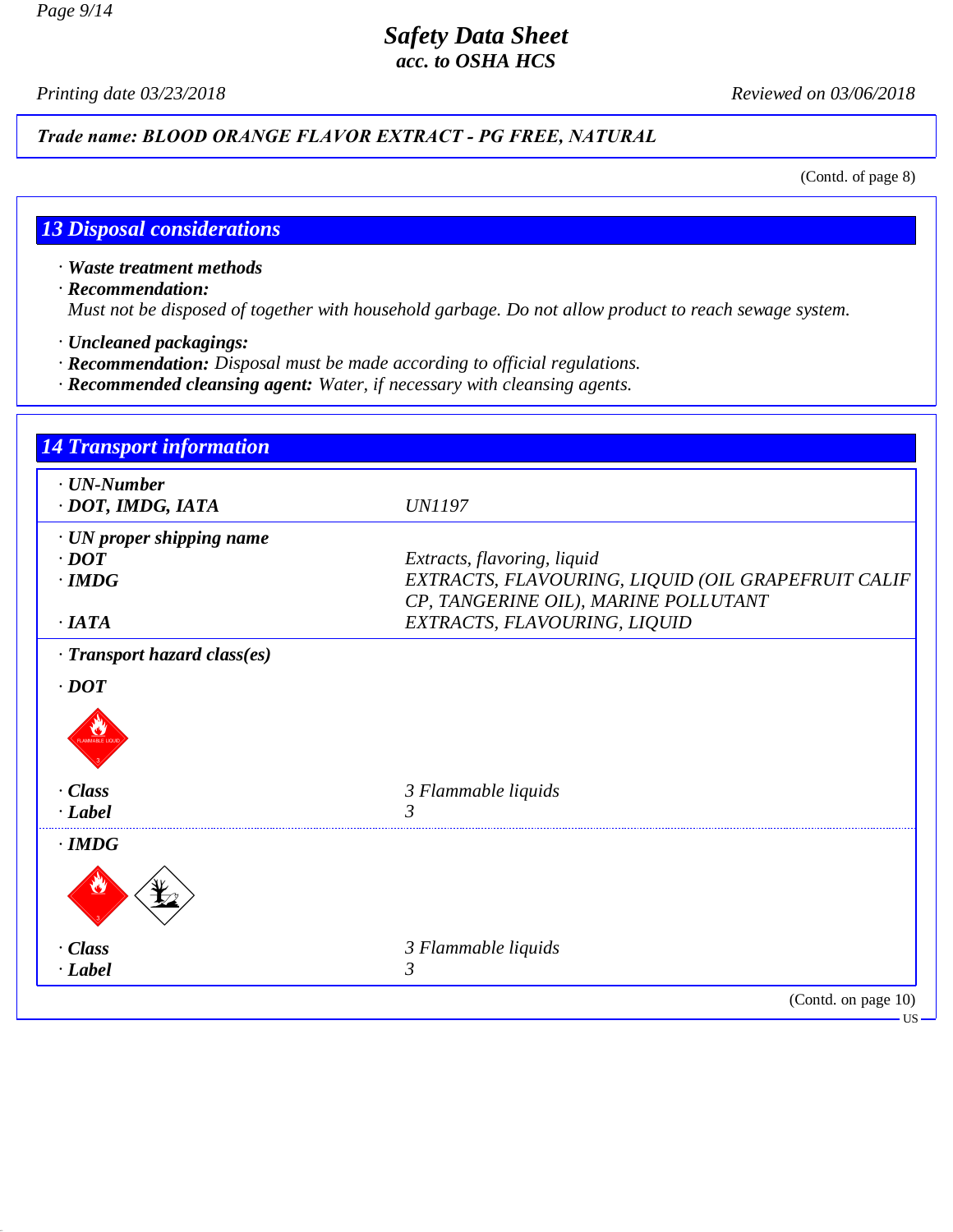*Page 10/14*

## *Safety Data Sheet acc. to OSHA HCS*

*Printing date 03/23/2018 Reviewed on 03/06/2018*

# *Trade name: BLOOD ORANGE FLAVOR EXTRACT - PG FREE, NATURAL*

|                                                                                     | (Contd. of page 9)                                                                       |
|-------------------------------------------------------------------------------------|------------------------------------------------------------------------------------------|
| ·IATA                                                                               |                                                                                          |
|                                                                                     |                                                                                          |
| · Class                                                                             | 3 Flammable liquids                                                                      |
| $\cdot$ Label                                                                       | 3                                                                                        |
| · Packing group                                                                     |                                                                                          |
| · DOT, IMDG, IATA                                                                   | III                                                                                      |
| · Environmental hazards:                                                            | Product contains environmentally hazardous substances: OIL<br><b>GRAPEFRUIT CALIF CP</b> |
| $\cdot$ Marine pollutant:                                                           | N <sub>O</sub>                                                                           |
|                                                                                     | Symbol (fish and tree)                                                                   |
| · Special precautions for user                                                      | Warning: Flammable liquids                                                               |
| · Danger code (Kemler):                                                             | 30                                                                                       |
| · EMS Number:                                                                       | $F-E,S-D$                                                                                |
| · Stowage Category                                                                  | A                                                                                        |
| · Transport in bulk according to Annex II of<br><b>MARPOL73/78 and the IBC Code</b> | Not applicable.                                                                          |
| · Transport/Additional information:                                                 |                                                                                          |
| $\cdot$ <i>DOT</i>                                                                  |                                                                                          |
| $\cdot$ Quantity limitations                                                        | On passenger aircraft/rail: 60 L                                                         |
|                                                                                     | On cargo aircraft only: 220 L                                                            |
| $\cdot$ IMDG                                                                        |                                                                                          |
| $\cdot$ Limited quantities (LQ)                                                     | 5L                                                                                       |
| $\cdot$ Excepted quantities (EQ)                                                    | Code: El                                                                                 |
|                                                                                     | Maximum net quantity per inner packaging: 30 ml                                          |
|                                                                                     | Maximum net quantity per outer packaging: 1000 ml                                        |
| · UN "Model Regulation":                                                            | UN 1197 EXTRACTS, FLAVORING, LIQUID, 3, III,<br>ENVIRONMENTALLY HAZARDOUS                |

(Contd. on page 11)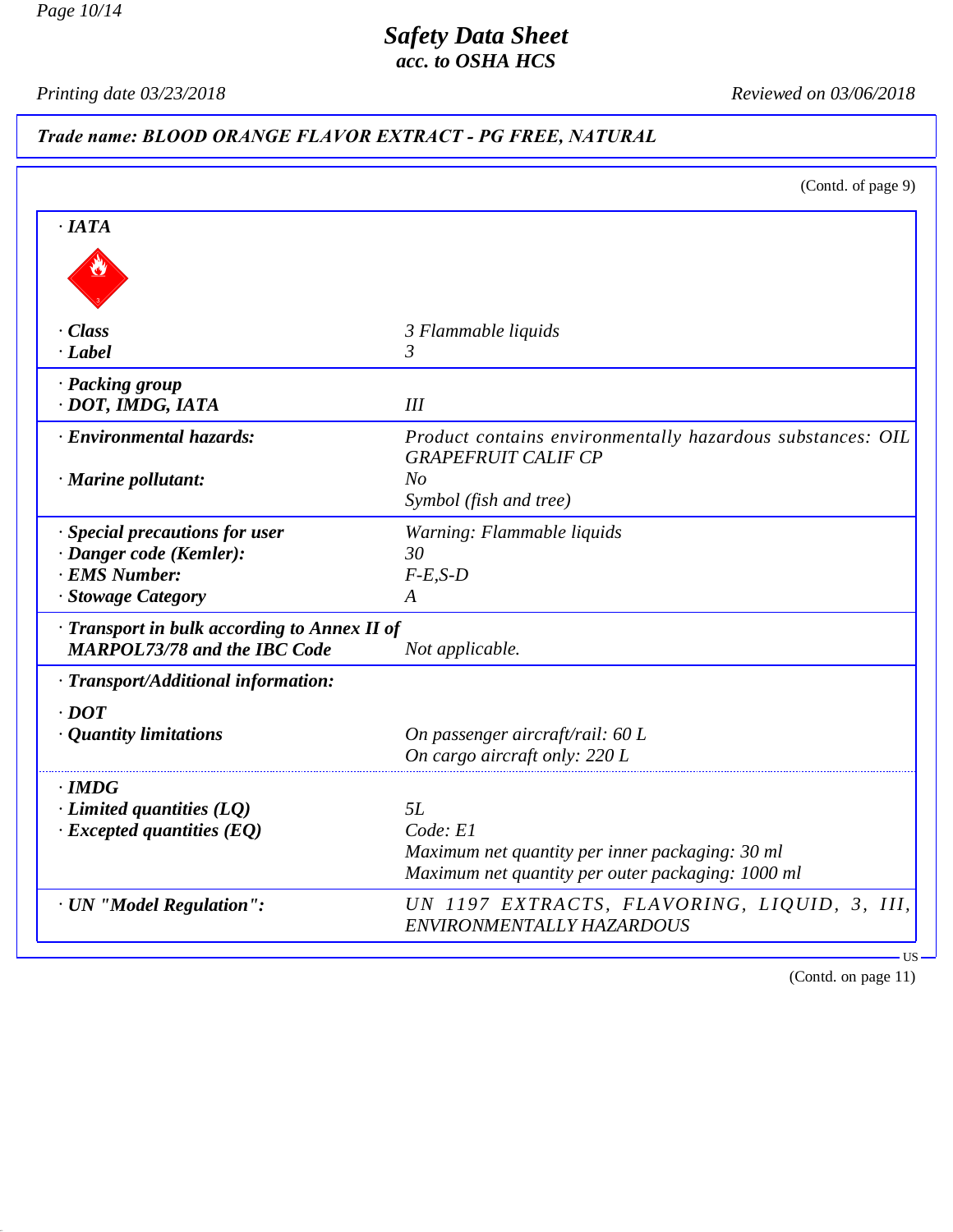# *Safety Data Sheet*

*acc. to OSHA HCS*

*Printing date 03/23/2018 Reviewed on 03/06/2018*

*Trade name: BLOOD ORANGE FLAVOR EXTRACT - PG FREE, NATURAL*

(Contd. of page 10)

#### *\* 15 Regulatory information*

*· Safety, health and environmental regulations/legislation specific for the substance or mixture · Sara*

*· Section 355 (extremely hazardous substances):*

*None of the ingredients is listed.*

*· Section 313 (Specific toxic chemical listings):*

*None of the ingredients is listed.*

*· TSCA (Toxic Substances Control Act) (Substances not listed):*

*All ingredients are listed.*

*· TSCA new (21st Century Act) (Substances not listed)*

*8028-48-6 ORANGE OIL 5X*

*8008-57-9 ORANGE OIL*

*· Proposition 65*

*· Chemicals known to cause cancer:*

*None of the ingredients is listed.*

*· Chemicals known to cause reproductive toxicity for females:*

*None of the ingredients is listed.*

*· Chemicals known to cause reproductive toxicity for males:*

*None of the ingredients is listed.*

*· Chemicals known to cause developmental toxicity:*

*64-17-5 ethyl alcohol*

*· Carcinogenic categories*

*· EPA (Environmental Protection Agency)*

*None of the ingredients is listed.*

*· TLV (Threshold Limit Value established by ACGIH)*

*64-17-5 ethyl alcohol A3*

*· NIOSH-Ca (National Institute for Occupational Safety and Health)*

*None of the ingredients is listed.*

*· GHS label elements The product is classified and labeled according to the Globally Harmonized System (GHS).* (Contd. on page 12)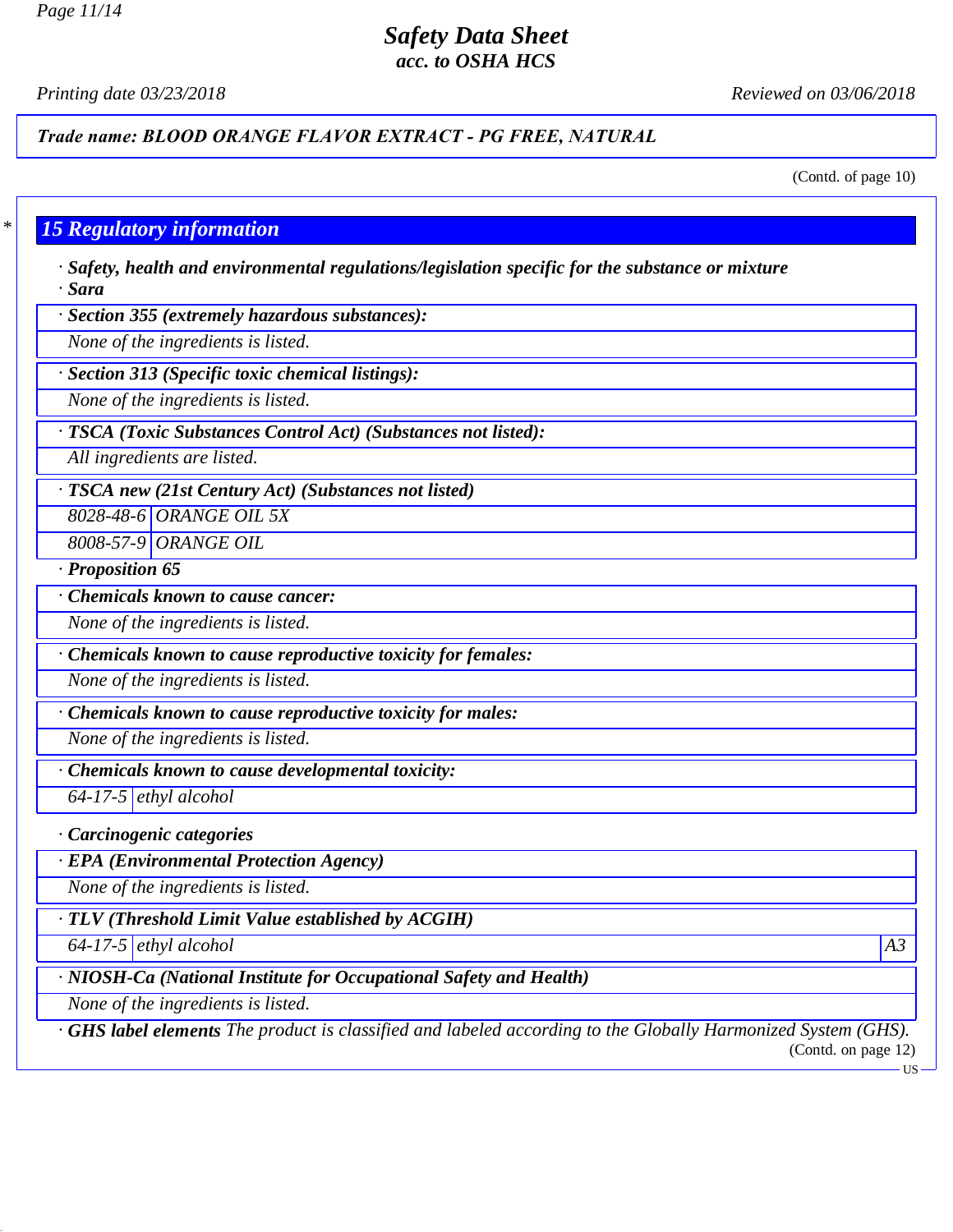*Printing date 03/23/2018 Reviewed on 03/06/2018*

*Trade name: BLOOD ORANGE FLAVOR EXTRACT - PG FREE, NATURAL*

(Contd. of page 11)

*· Hazard pictograms*



*· Signal word Warning*

*· Hazard-determining components of labeling: ethyl alcohol OIL GRAPEFRUIT CALIF CP TANGERINE OIL ORANGE OIL 5X ORANGE OIL · Hazard statements Flammable liquid and vapor. Causes skin and eye irritation. May cause an allergic skin reaction. May cause respiratory irritation. · Precautionary statements Keep away from heat/sparks/open flames/hot surfaces. - No smoking. Ground/bond container and receiving equipment. Use explosion-proof electrical/ventilating/lighting/equipment. Use only non-sparking tools. Take precautionary measures against static discharge. Avoid breathing dust/fume/gas/mist/vapors/spray Wash thoroughly after handling. Use only outdoors or in a well-ventilated area. Contaminated work clothing must not be allowed out of the workplace. Wear protective gloves/protective clothing/eye protection/face protection. If on skin (or hair): Take off immediately all contaminated clothing. Rinse skin with water/shower. IF INHALED: Remove person to fresh air and keep comfortable for breathing. If in eyes: Rinse cautiously with water for several minutes. Remove contact lenses, if present and easy to do. Continue rinsing. Call a poison center/doctor if you feel unwell. Specific treatment (see on this label). If skin irritation or rash occurs: Get medical advice/attention. If eye irritation persists: Get medical advice/attention. Take off contaminated clothing and wash it before reuse. Wash contaminated clothing before reuse. In case of fire: Use for extinction: CO2, powder or water spray. Store in a well-ventilated place. Keep container tightly closed.*

(Contd. on page 13)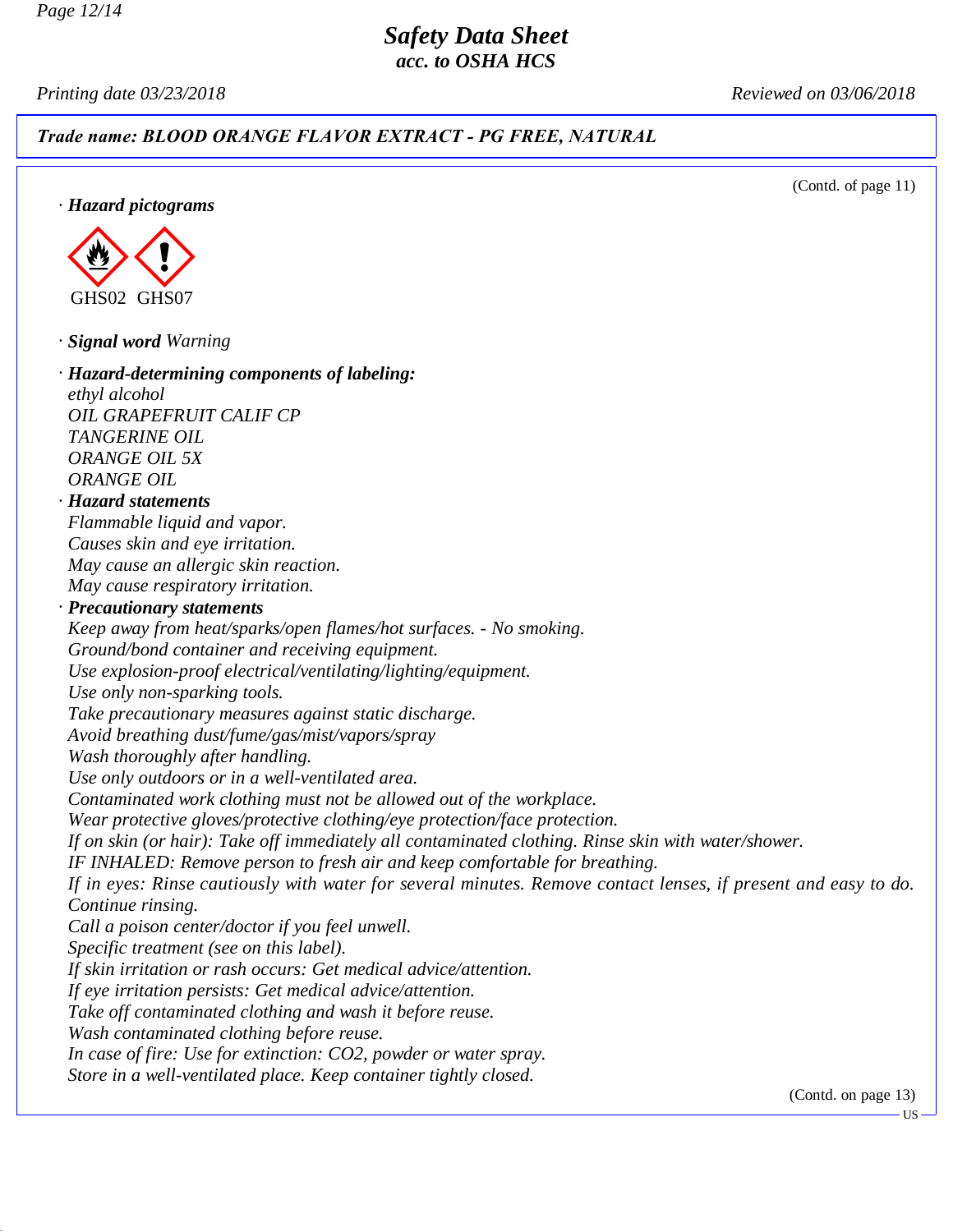*Printing date 03/23/2018 Reviewed on 03/06/2018*

#### *Trade name: BLOOD ORANGE FLAVOR EXTRACT - PG FREE, NATURAL*

(Contd. of page 12)

*Store in a well-ventilated place. Keep cool.*

*Store locked up.*

*Dispose of contents/container in accordance with local/regional/national/international regulations.*

*· Chemical safety assessment: A Chemical Safety Assessment has not been carried out.*

### *16 Other information*

*This information is based on our present knowledge. However, this shall not constitute a guarantee for any specific product features and shall not establish a legally valid contractual relationship.*

#### *· Relevant phrases*

*H225 Highly flammable liquid and vapor. H226 Flammable liquid and vapor. H304 May be fatal if swallowed and enters airways. H315 Causes skin irritation. H317 May cause an allergic skin reaction. H320 Causes eye irritation.*

*H335 May cause respiratory irritation.*

*· Department issuing SDS: Regulatory department*

*· Date of preparation / last revision 03/23/2018 / 4*

#### *· Abbreviations and acronyms:*

*ADR: Accord européen sur le transport des marchandises dangereuses par Route (European Agreement concerning the International Carriage of Dangerous Goods by Road) IMDG: International Maritime Code for Dangerous Goods DOT: US Department of Transportation IATA: International Air Transport Association ACGIH: American Conference of Governmental Industrial Hygienists EINECS: European Inventory of Existing Commercial Chemical Substances ELINCS: European List of Notified Chemical Substances CAS: Chemical Abstracts Service (division of the American Chemical Society) NFPA: National Fire Protection Association (USA) HMIS: Hazardous Materials Identification System (USA) VOC: Volatile Organic Compounds (USA, EU) PBT: Persistent, Bioaccumulative and Toxic vPvB: very Persistent and very Bioaccumulative NIOSH: National Institute for Occupational Safety OSHA: Occupational Safety & Health TLV: Threshold Limit Value PEL: Permissible Exposure Limit REL: Recommended Exposure Limit Flam. Liq. 2: Flammable liquids – Category 2 Flam. Liq. 3: Flammable liquids – Category 3 Skin Irrit. 2: Skin corrosion/irritation – Category 2 Eye Irrit. 2B: Serious eye damage/eye irritation – Category 2B Skin Sens. 1: Skin sensitisation – Category 1*

(Contd. on page 14)